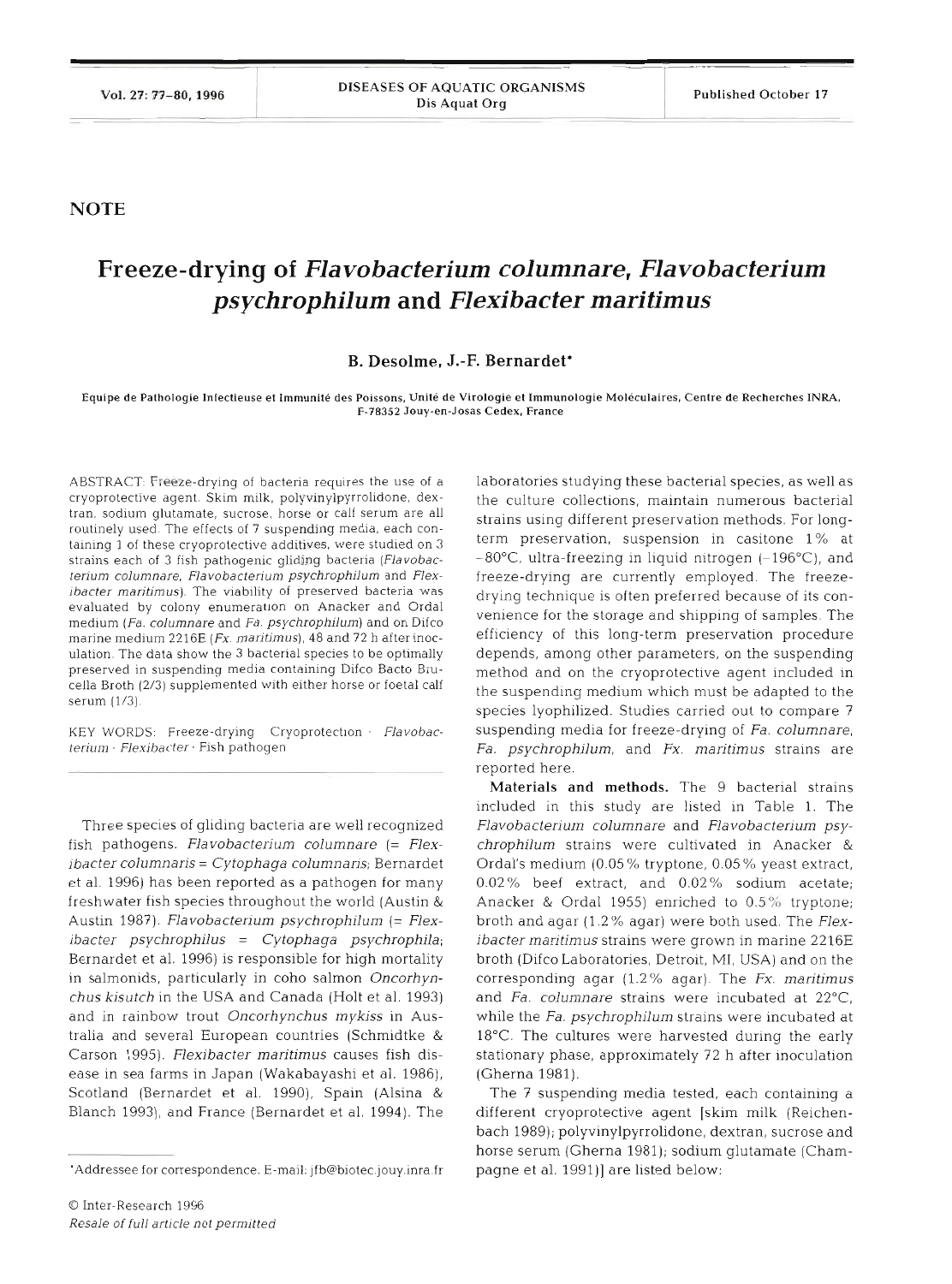Table 1 Bacterial strains included in this study. JIP: culture collection of the Equipe de Pathologie lnfectieuse et lmmunite des Poissons. Unité de Virologie et Immunologie Moléculaires, Institut National de la Recherche Agronomique. Jouy-en-Josas, France; LVDL: strain supplied by P. Nougayrede, Laboratoire Veterjnaire Dbparternental des Landes. Mont de Marsan, France; NCIMB: National Collection of Industrial and Marine Bacteria, Aberdeen, Scotland; LPAA: strain supplied by M. Vlgneulle, Laboratoire de Pathologie des Animaux Aquatiques, Centre National d'Etudes Vétérinaires et Alimentaires, Brest, France; FPC: strains supplied by 11. Wakabayashı, Dept of Fisheries, Faculty of Agriculture, University of Tokyo, Japan

| <b>Species</b>                  | Strain                                             | Source                                                                                                                                                                                                                                   |  |  |  |  |
|---------------------------------|----------------------------------------------------|------------------------------------------------------------------------------------------------------------------------------------------------------------------------------------------------------------------------------------------|--|--|--|--|
| Flavobacterium<br>columnare     | JIP P11/91<br>JIP P06/90<br>LDVL 3414/89           | Rainbow trout Oncorhynchus mykiss, mouth rot, Ile-de-France, France, 1991<br>Black bullhead Ictalurus melas, skin lesion, Ile-de-France, France, 1990<br>European eel Anguilla anguilla, bacterial gill disease, Aquitaine, France, 1989 |  |  |  |  |
| Flavobacterium<br>psychrophilum | $NCIMB 1947$ <sup>T</sup><br>LPAA 12023<br>FPC 839 | Coho salmon Oncorhynchus kisutch, kidney, Washington, USA<br>Rainbow trout, spleen, Brittany, France, 1995<br>Ayu Plecoglossus altivelis, Tokushima, Japan, 1987                                                                         |  |  |  |  |
| Flexibacter<br>maritimus        | <b>FPC 371</b><br>$JIP$ 21/91 (2)<br>JIP 21/91 (3) | Red sea bream Pagrus major, Hiroshima, Japan, 1977<br>Sea bass Dicentrarchus labrax, mouth lesion, Corsica, France, 1991<br>Sea bass, skin lesion, Corsica, France, 1991                                                                 |  |  |  |  |

S1: skim milk.

S2: skim milk, 20%.

S3: Bacto peptone (Difco), 11%; dextran (from *Leuconostoc mesenteroides,* average molecular weight 1 1300, Sigma Chemical Co., St. Louis, MO, USA), 4 %.

S4: lactose monohydrate (Merck, Darmstadt, Germany), 10%; polyvinylpyrrolidone (Prolabo. Paris, France), 0.3 %.

S5: dextran (Sigma), 5%; sucrose (= D-saccharose, Prolabo), 5%; sodium L-glutamate (Merck), 1 %.

S6: Bacto Brucella Broth (Difco), 67 %; horse serum (Gibco RRL, Gaithersburg, MD, USA; inactivated 1 h at 56°C and filtered using a Minisart disposable filter 0.2 µm, Sartorius AG, Göttingen, Germany), 33%.

S?: Bacto Brucella Broth (Difco), 67 %; foetal calf serum (Gibco BRL, filtered as above), 33%.

The following procedures were used for preparing the bacterial suspensions:

(1) The broth culture was mixed with an equal volume of each suspending medium. This procedure resulted in a 50% dilution of the cryoprotective agent.

(2) The broth culture was centrifuged (7000 rpm, 4"C, 15 min), the cell pellet was resuspended in 1 m1 saline, and 100 p1 of this suspension was mixed with 1 m1 of each suspending medium.

(3) The colonies were harvested from agar plates with a sterile loop and directly suspended in each medium.

(4) The colonies were harvested from agar plates with a sterile loop and suspended in 1 m1 saline, and 100 p1 of this suspension was mixed with 1 m1 of each suspending medium.

In the case of *Flavobacterium columnare* and *Flexibacter maritimus,* the colonies are very mucoid and adherent to the agar, thus hampering the harvest and suspension of the bacteria. For this reason, methods 1

and 2 were preferred for the *Fa. columnare* strains. The Fx. *maritimus* suspensions were exclusively prepared using method 2, because it freed the cells of the marine broth which, because of its high salt content, might have damaged cell membranes (Champagne et al. 1991) and might have induced thawing of the bacterial suspension before desiccation (Bernardet unpubl. data).

The optical density of the suspensions was spectrophotometrically determined at 525 nm, with the exception of the suspensions prepared with the media S1 and S2 because of their opacity. Agar plates were then inoculated with 50 p1 drops of several dilutions of each initial suspension. Colony enumeration showed the bacterial suspensions obtained by method 1 to contain approximately  $10^6$  cells ml<sup>-1</sup>, and those obtained by methods 2 to 4 to contain about  $10^8$  cells ml<sup>-1</sup>.

For freeze-drying, 300 µl volumes were distributed in glass ampoules (180  $\times$  8 mm) and rapidly frozen at about -65°C in a mixture of dry ice and ethanol on a centrifugal freezer, in order to spread the suspension 0.5 to 1 mm thick. The ampoules were then desiccated for 2 to **3** h on a freeze-dryer (USIFROID, model MSP16, Boulogne, France).

The total number of lyophilization assays performed was 168 with the 3 *Flavobacterium psychrophilum*  strains (84 with method 1, 42 with method **3** and 42 with method 4), 84 with the 3 *Flavobacterium columnare* strains (42 with method 1 and 42 with method 2), and 42 with the 3 *Flexibacter maritimus* strains with method 2 only.

In order to assess the efficiency of the process, the bacterial survival rate was evaluated for the different suspending methods and the different suspending media. The ampoules were opened a week after lyophilization and rehydrated by adding 300 µl saline.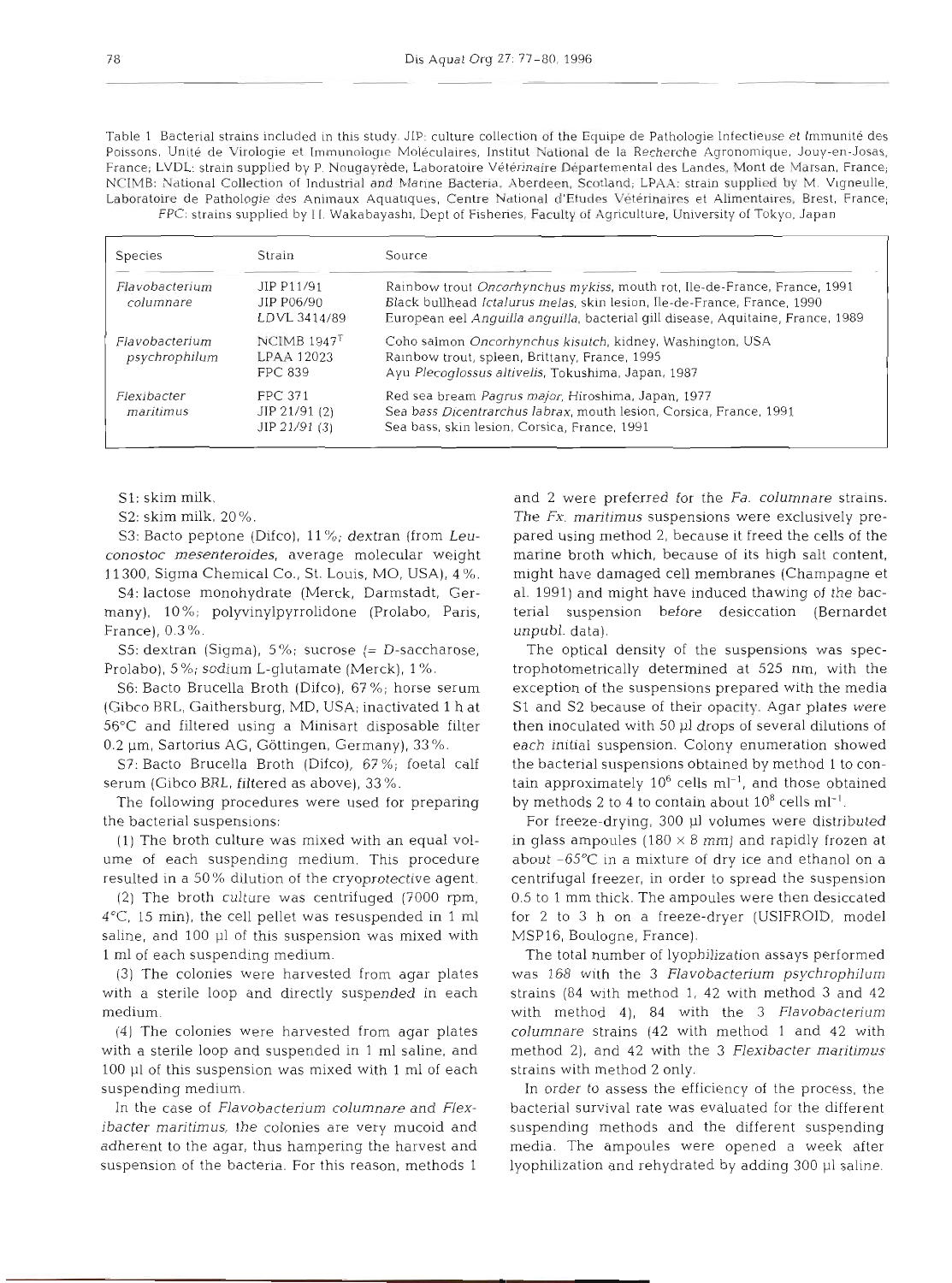| Strain                       | Medium: | S <sub>1</sub> | S <sub>2</sub> | S <sub>3</sub> | S <sub>4</sub> | S <sub>5</sub> | S <sub>6</sub> | S7   |
|------------------------------|---------|----------------|----------------|----------------|----------------|----------------|----------------|------|
| Flavobacterium columnare     |         |                |                |                |                |                |                |      |
| JIP P11/91                   |         | 0.0            | 13.2           | 0.0            | 0.0            | 17.2           | 57.3           | 57.0 |
| JIP P06/90                   |         | 0.0            | 0.4            | 0.0            | 0.0            | 0.5            | 46.7           | 30.8 |
| LVDL 3414/89                 |         | 27.6           | 1.0            | 0.0            | 0.0            | 8.4            | 60.0           | 51.6 |
| Flavobacterium psychrophilum |         |                |                |                |                |                |                |      |
| NCIMB $1947$ <sup>T</sup>    |         | 9.1            | 4.3            | 0.0            | 0.0            | 0.6            | 31.8           | 23.9 |
| LPAA 12023                   |         | 17.5           | 17.1           | 0.0            | 0.0            | 12.2           | 58.4           | 48.5 |
| FPC 839                      |         | 25.3           | 21.8           | 0.0            | 0.0            | 0.9            | 48.6           | 58.9 |
| Flexibacter maritimus        |         |                |                |                |                |                |                |      |
| <b>FPC 371</b>               |         | 1.6            | 0.8            | 0.0            | 0.0            | 9.5            | 60.0           | 60.0 |
| JIP 21/91 (2)                |         | 4.7            | 30.0           | 0.0            | 0.0            | 0.5            | 60.0           | 0.0  |
| JIP 21/91 (3)                |         | 4.4            | 60.0           | 0.2            | 0.2            | 30.0           | 6.0            | 1.1  |

Table 2. Average number of viable bacteria per ampoule after freeze-drying in each suspending medium ( $\times 10<sup>3</sup>$  bacteria per ampoule)

Agar plates were inoculated with 50 p1 drops of the pure suspension and with 2 dilutions of the suspension in saline (1/10 and 1/100), and incubated for 72 h at the optimal temperature before colony enumeration.

For the 9 strains and the 7 suspending media the relative efficiency of freeze-drying was calculated according to the following formula:

$$
RE = V/V_{\text{max}} \times 100
$$

where RE is the relative efficiency of a given suspending medium for freeze-drying of a given strain; V is viability rate  $(= %$  survival) of this strain freeze-dried in this suspending medium; and  $V_{\text{max}}$  is the maximal viabihty rate obtained for this strain among all suspending media tested.

**Results and discussion.** *Comparison of the different suspending methods:* The suspending methods using cells harvested from agar plates (i.e. methods 3 and 4) were tested exclusively with the 3 Flavobacterium psy*chrophilum* strains, and no significant difference in cell survival was apparent. On the other hand, the ratio between viability rate of the *Fa. psychrophilum* strains suspended by method 1 and by methods 3 and 4 was 7.43, and the ratio between the viability rate of the *Flavobacterium columnare* strains suspended by methods 1 and 2 was 27.9. In both cases, the first process (method 1) thus seemed to be the most effective. The superiority of method 1 was not definitely demonstrated, because the dilution induced by the suspension method was not taken into consideration. But its convenience from a practical point of view cannot be overlooked. Nevertheless, in the case of *Flexibacter maritirnus,* method *2* was preferred for reasons given in 'Materials and methods'.

*Comparison of the different suspending media:*  Table *2* shows the average number of viable bacteria per ampoule after each lyophilisation assay. Fig. 1 shows the relative efficiency of each suspending



Fig. 1. Relative efficiency of the 7 suspending media tested with 3 strains each of (A) Flavobacterium psychrophilum, (B) Flavobacterium columnare, and  $(C)$  Flexibacter maritimus